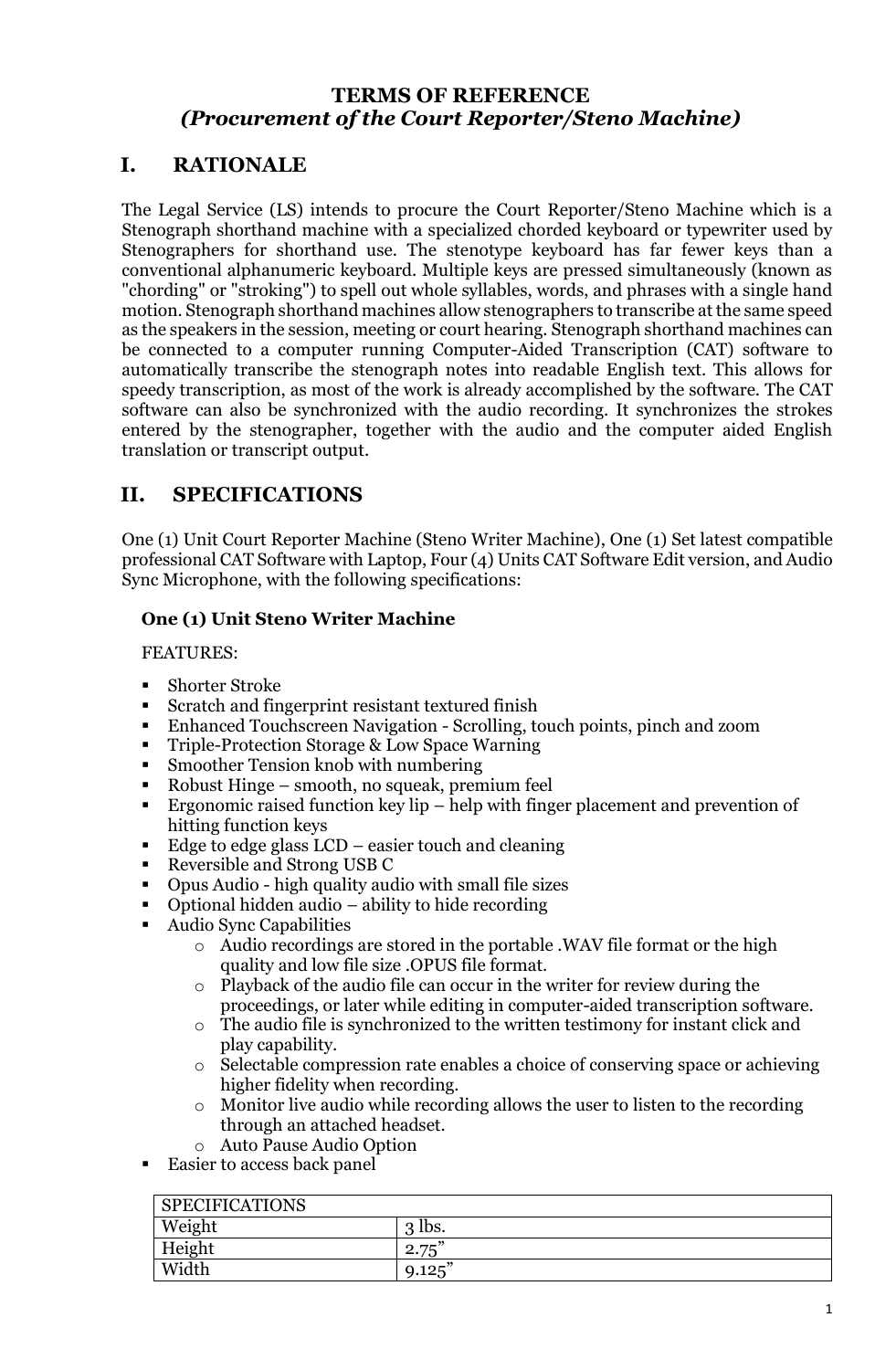| Depth                                         | 10.3"                                           |
|-----------------------------------------------|-------------------------------------------------|
| <b>LCD</b> Thickness                          | .62 in. $(1.57 \text{ cm.})$                    |
| <b>Screen Type</b>                            | <b>High Resolution Touch Screen</b>             |
| Display                                       | <b>Color Active TFT LCD</b>                     |
| <b>Function Touch Sensors</b>                 | <b>6 Capacitive Touch Sensors</b>               |
| Screen display font sizes                     | 5 user-selectable font size                     |
| Diagonal Screen Size                          | 7 in (17.8 cm)                                  |
| Screen resolution                             | 800 x 480 (WVGA - "Wide VGA")                   |
| <b>Screen Tilt</b>                            | o - 180 Degrees                                 |
| <b>Key Contact Technology</b>                 | TrueStroke™ 2                                   |
| <b>USB Input and Output Ports</b>             | USB 2.0 Type A, USB Type C                      |
| Audio Recording and                           | Headphone Jack, Microphone Jack, AudioSync OTG  |
| Playback                                      |                                                 |
| Realtime Communication                        | Bluetooth Wireless, WiFi Wireless Realtime, USB |
|                                               | Realtime (USB Type C)                           |
| Data Storage Type                             | Main Data Card (SDHC)                           |
|                                               | Backup Data Card (Micro SD)                     |
|                                               | <b>Internal Memory</b>                          |
| Data SDHC Size                                | At least 8GB                                    |
| Backup Micro SDHC                             | At least 8GB                                    |
| <b>Internal Memory Size</b>                   | 6GB                                             |
| Files stored/saved                            |                                                 |
| Main Data SD card                             | Steno with Timestamps, Audio, Reopen and Append |
|                                               | data                                            |
| Backup MicroSD card<br><b>Internal Memory</b> | Steno with Timestamps, Audio                    |
| <b>FailSafe Mode</b>                          | <b>Steno with Timestamps</b>                    |
|                                               | Approximately 3 hours                           |
| <b>Battery Operating Time</b>                 | At least 12 hours                               |
| Battery Full-charge time:                     | About 5 to 6 hours                              |
| <b>Battery Life</b>                           | At least 2 years                                |
| <b>USB Power/ Charging</b>                    | Power and Charge                                |
| Accessories                                   | Tripod, Tote Bag, Cleaning Kit                  |

### **One (1) Set latest compatible professional CAT Software with Laptop**

The professional CAT Software should be able to create the best real-time, electronic and printed transcripts in tandem with Shorthand machines; The said CAT Software utilizes predictive analytics, artificial intelligence, and common sense to provide cleaner translation, streamlined editing, and sophisticated delivery methods; Such software should be compatible with the following System Requirements:

Operating System • Windows 10 • Windows 8.1 • Windows 7; Computer Processor (CPU) • A processor speed of 2GHz or higher. An Intel i3, i5, i7, or AMD equivalent is strongly recommended; RAM (Memory) • Windows 10 / Windows 8 / Windows  $7 - 4$ GB of RAM or more. • If you use Case CAT VP, at least 4 GB of RAM is recommended; Hard Drive • 40 GB hard drive with at least 20 GB of free space. • 80 GB hard drive or larger is recommended; Video Card • A DirectX 9 compatible video card with a minimum of 256 MB Video RAM; Display • SVGA monitor capable with a 1024x768 or higher resolution; Audio Card • A Windows compatible sound card for audio recording at 8KHz, 16-bit.

Microphone • A Windows compatible external, self-powered or battery powered microphone. D. Audio Sync Microphone Kit Specifications: • Voice Pick up range: At least 10 feet • Microphone Jack: 3.5mm • Microphone Cable: 4.6 Feet • Recording Direction: Omnidirectional • Frequency Range: 100-10KHx • Dimension: 2 inches x 2 inches x 0.5 inch Ports • A USB port for the writing machine to write realtime, update the writing machine dictionary, and update the writing machine software. • A 9-pin Serial port to connect the writing machine to write realtime. If your computer does not have a 9-pin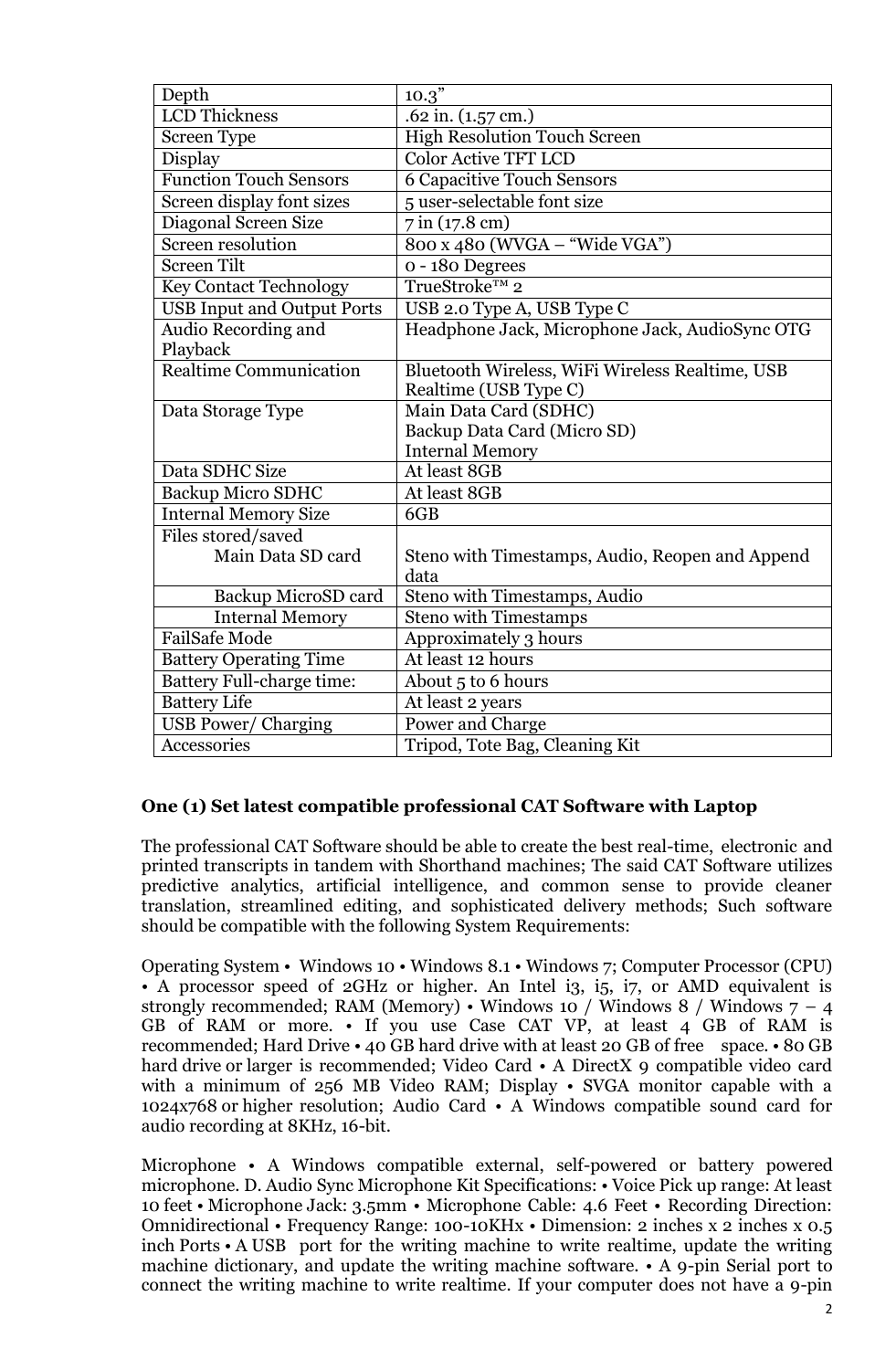Serial port, you will need a USB to Serial port compatible adapter. Depending on your writing machine, a 9-pin Serial port may be optional.

Features:

• gives the ability to have multiple people simultaneously editing a file during a realtime proceeding and after;

• allows reporters and scopists to quickly see where the other team members are editing in the transcript;

• allows the current host of a RealTeam session to make any of the currently connected participants the new host;

• Superior audio recording quality at a fraction of a Wav file size with the Opus Audio Codec;

• vCard Import – (Virtual Contact Files) can be imported when creating or modifying entries in the Fill-in-Field List.

### **Four (4) Units Computer Aided Transcription (CAT) Software Edit version**

The CAT software edit version enables professional editors and scopists to access and edit transcripts created by CAT Professional Software. Comprehensive editing capabilities include creating dictionary entries, making global corrections and any other necessary changes before returning it to the court reporter for final production and delivery.

Key Features • Double-check ambiguous testimony by listening to AudioSync files. • Selectively replace text without wasting your time retyping the same replacement text again and again. • Quickly and easily recover from errors in editing or globaling using Global Undo. • Use the Track Changes so any editing you do can be easily reviewed by your client • Assign due dates and completion status to all your jobs to keep you on track for delivery • Search for missing by lines and instantly insert a speaker

#### SPECIFICATIONS:

Operating System • Windows 10 • Windows 8.1 • Windows 7; Computer Processor (CPU) • A processor speed of 2GHz or higher. An Intel i3, i5, i7, or AMD equivalent is strongly recommended;

RAM (Memory) • Windows 10 / Windows 8 / Windows  $7 - 4$  GB of RAM or more. • If you use Case CAT VP, at least 4 GB of RAM is recommended; Hard Drive • 40 GB hard drive with at least 20 GB of free space. • 80 GB hard drive or larger is recommended;

Video Card • A DirectX 9 compatible video card with a minimum of 256 MB Video RAM; Display • SVGA monitor capable with a 1024x768 or higher resolution; Audio Card • A Windows compatible sound card for audio recording at 8KHz, 16-bit;

Microphone • A Windows compatible external, self-powered or battery powered microphone; Ports • A USB port for the writing machine to write realtime, update the writing machine dictionary, and update the writing machine software. • A 9-pin Serial port to connect the writing machine to write realtime. If your computer does not have a 9-pin Serial port, you will need a USB to Serial port compatible adapter. Depending on your writing machine, a 9-pin Serial port may be optional.

#### **One (1) Unit Audio Sync Microphone**

SPECIFICATIONS: • Voice Pick up range: At least10 feet • Microphone Jack: 3.5mm • Microphone Cable: 4.6 Feet • Recording Direction: Omnidirectional • Frequency Range: 100- 10KHx • Dimension: 2 inches x 2 inches x 0.5 inch

### **III. APPROVED BUDGET**

1. Fund for this procurement shall be sourced from the GAA 2021.

2. The ABC for the project is **One Million Six Hundred Sixty-Four Thousand Five Hundred Pesos (PhP1,664,500.00)**, inclusive of all government taxes, fees, and charges.